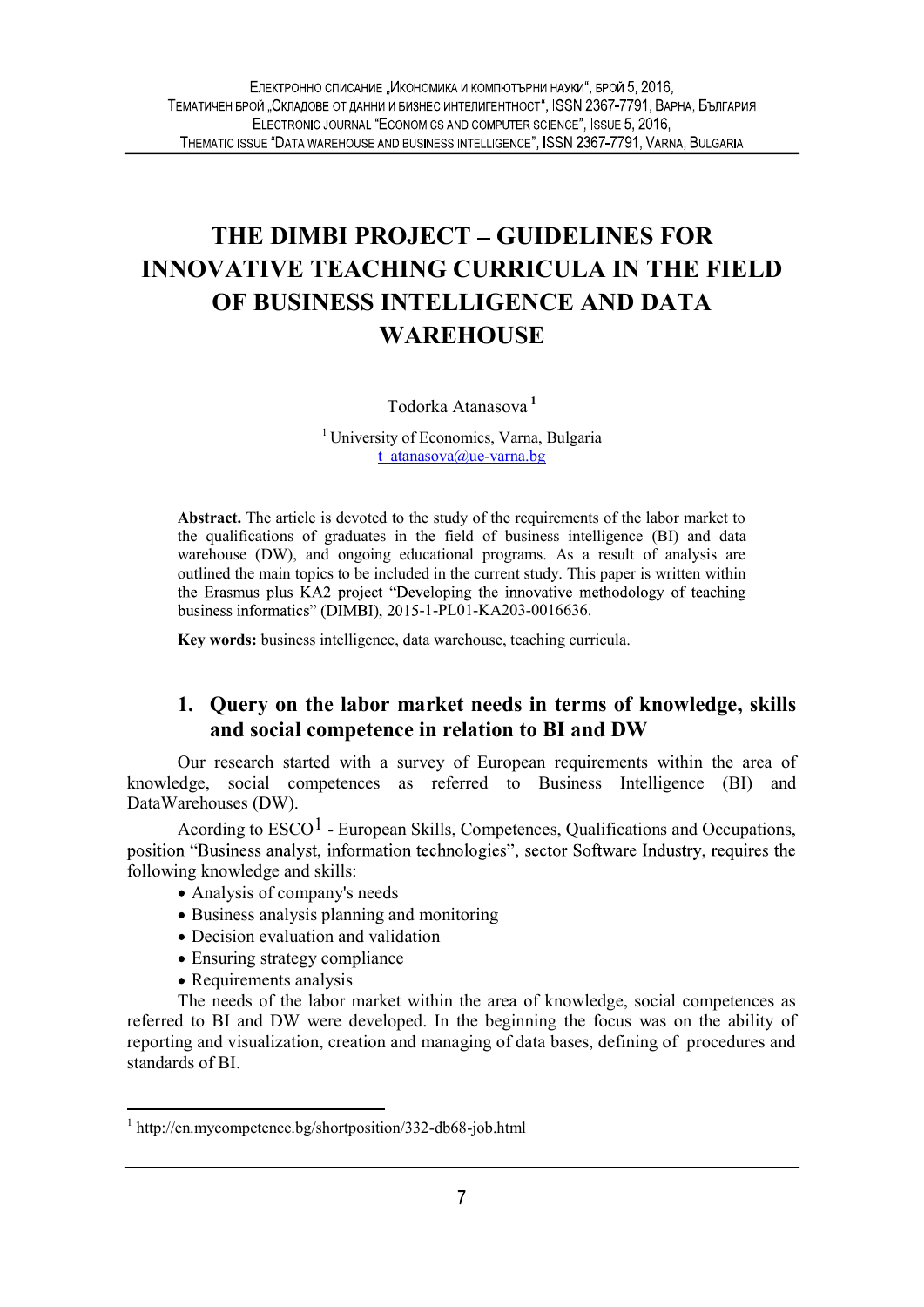Later there were demanded knowledge and skills of OLAP business analysis and now with developing of new information technologies are necessary competence of Data Mining, Text Mining, Big Data processing.

Nowadays there are some requirements and responsibilities for Data Warehouse Specialist, available in  $USA^2$ : :

Designs, implements and supports data warehousing. Implements business rules via stored procedures, middleware, or other technologies. Defines user interfaces and functional specifications. Responsible for verifying accuracy of data, and maintaining and supporting the data warehouse.

Key Responsibilities of Data Warehouse Specialist, available in UK  $3$  are the following:

Gather data and reporting requirements, assist in integration and acceptance testing, support the development of training and implementation material, participate in the implementation, and provide post-implementation support as necessary to ensure processes are effective, efficient, understood and embedded

• Select methods, techniques, or criteria for data warehousing evaluative procedures

• Design, implement, or operate comprehensive data warehouse systems to balance optimization of data access with batch loading and resource utilization factors, according to customer requirements

Map data between source systems, data warehouses, and data marts

Design and implement warehouse database structures

Write new programs or modify existing programs to meet customer requirements, using appropriate programming languages and technologies

Create or implement metadata processes and frame works

Verify the structure, accuracy, or quality of warehouse data

Develop and implement data extraction procedures from other systems, such as CRM, support desk, or finance

Implement business rules via stored procedures, middleware, or other technologies

Develop data warehouse process models, including sourcing, loading, transformation, and extraction

Test software systems or applications for software enhancements or new products

- Review designs, codes, test plans, or documentation to ensure quality
- Provide or coordinate troubleshooting support for data warehouse and analytics
- Prepare functional or technical documentation for data warehouse and analytics

Perform system analysis, data analysis or programming, using a variety of computer languages and procedures

Develop or maintain standards, such as organisation, structure, or nomenclature, for the design of data warehouse elements, such as data architectures, models, tools, and databases

 Create supporting documentation, such as metadata and diagrams of entity relationships, business processes, and process flow

<sup>2</sup> http://swz.salary.com/SalaryWizard/Data-Warehouse-Specialist-Job-Description.aspx

<sup>&</sup>lt;sup>3</sup> https://www.jisc.ac.uk/sites/default/files/role\_brief\_data\_warehouse\_specialist.pdf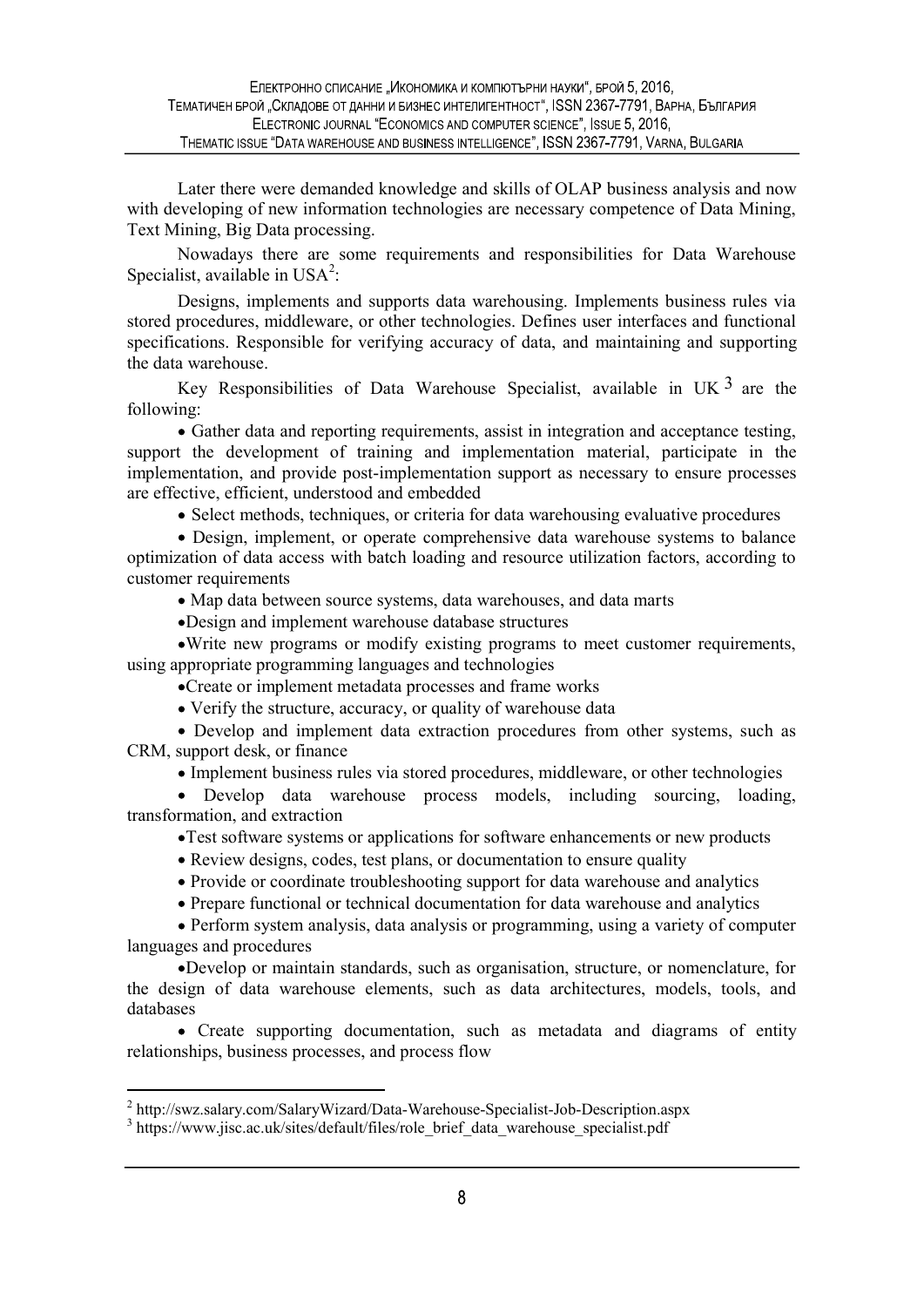Create plans, test files, and scripts for data warehouse testing, ranging from unit to integration testing

Skills and knowledge of Data Warehouse Specialist:

Strong analytical and problem solving capability

Ability to work to tight deadlines, keep momentum and deal with conflicting priorities in an environment undergoing a programme of transformational change

Strong time management, planning and organisational skills, with a flexible approach to workloads

• Proven skills in designing, documenting and delivering the architectural and data requirements of data marts, data warehouse and business intelligence solutions

Ability to evaluate and recommend to senior colleagues on the appropriate technology for Extract, Transform and Load (ETL), business intelligence and other elements of an enterprise wide data repository and reporting solution

Experience in data architecture, data warehousing, master data management, enterprise information integration and ETLusing a cross section of technologies and programming languages

Experience with data analysis, modelling and design specific to a data warehouse, manipulating and modelling large amounts of data from many and diverse sources

Experience with the design of large scale ETL solutions integrating multiple source systems

Experience using different development methodologies including Systems Development Life Cycle, Scrum, and/or Agile, and test-driven development.

In Bulgaria, only some large companies  $\frac{4}{3}$  require skills to work as Data Base Administrators. Candidates have to possess:

• experience in SQL programming and database development (mandatory)

• experience in at least one of the following RDBMS is required - Oracle, Microsoft SQL Server or Teradata

• strong analytical skills

• relevant university degree

 $\bullet$  fluency in English language  $-\text{both written}$  and spoken

• communicative, hard-working, responsible personality

Following skills are considered as advantage:

• experience in ETL tools e.g. IBM DataStage, Microsoft SSIS, Informatica, Ab initio

• experience in SAP Business Objects, Microsoft SSRS & SSAS

• experience with large database and data warehouse background

The companies that are looking for Data Base Administrators in Bulgaria have the following requirements<sup>5</sup> for experience:

• deep understanding of relational database concepts:

•very good knowledge of Transact-SQL

•experience with MS SQL Server 2014

5 http://www.rabota.bg/it-telekomunikacii/2016/06/22/data-base-

administrator.292577?utm\_source=imoti&utm\_medium=banner&utm\_campaign=RSS

<sup>&</sup>lt;sup>4</sup> http://www.rabota.bg/it-telekomunikacii/2016/07/26/data-warehouse-developer.293657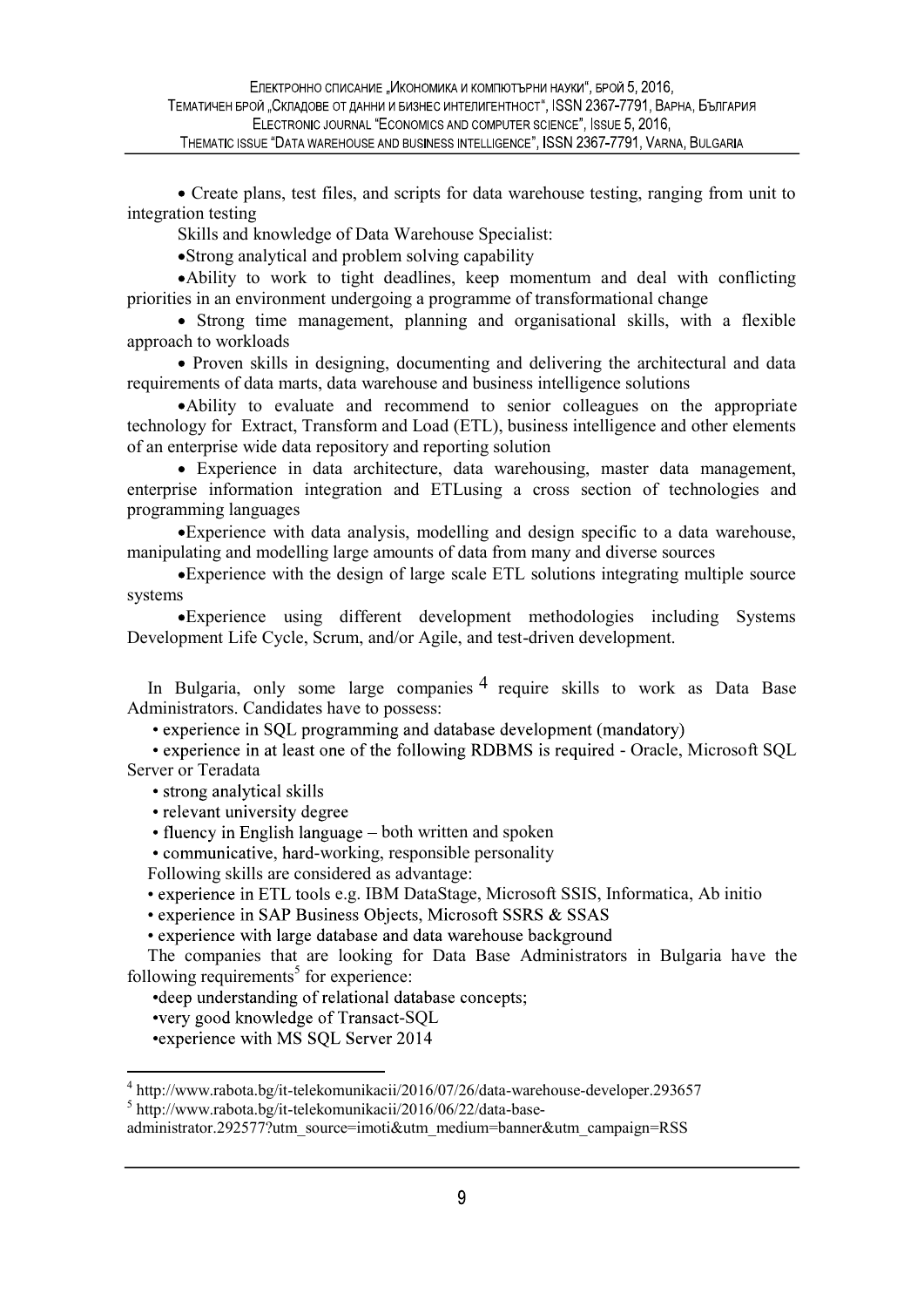•communication, teamwork, problem-solving and good analytical skills;

• familiarity with the main data manipulation languages and the principles of database design;

•flexibility and adaptability; good organizational skills;

•the skill to work to tight deadlines under pressure;

• a willingness to keep up to date with developments in new technology.

We have to consider also that business knowledge is as important as technical skills for working successfully on BI and DW initiatives.

# 2. Query on existing curricula in the field of BI and DW. Parameters of implementation of these programs (where, faculty, specialization, delivery time, terms of implementation, learning outcomes)

Parameters of existing curricula in the field of BI and DW are presented in the following table.

Table 1.

| Where                 | Faculty     | Specia          | Deliver      | Terms of             | Learning         |  |
|-----------------------|-------------|-----------------|--------------|----------------------|------------------|--|
|                       |             | lization        | y time       | implementation       | outcomes         |  |
| D.A.Tsenov            | Management  | <b>Business</b> | 1            | Students<br>are      | Knowledge of the |  |
| Academy of            | and         | Informatio      | semeste      | offered a detailed   | methodologies in |  |
| Econo mics- Marketing |             | n               | r            | knowledge of the     | the field of BI  |  |
| Svishtov              |             | Technolog       |              | components<br>of     |                  |  |
|                       |             | ies, Master     |              | business             |                  |  |
|                       |             |                 |              | intelligence:        |                  |  |
|                       |             |                 |              | extracting,          |                  |  |
|                       |             |                 |              | transforming<br>and  |                  |  |
|                       |             |                 |              | loading<br>data;     |                  |  |
|                       |             |                 |              | nature,              |                  |  |
|                       |             |                 |              | architecture<br>and  |                  |  |
|                       |             |                 |              | design of the data   |                  |  |
|                       |             |                 |              | warehouse; nature,   |                  |  |
|                       |             |                 |              | structure<br>and     |                  |  |
|                       |             |                 |              | organization of the  |                  |  |
|                       |             |                 |              | data<br>process      |                  |  |
|                       |             |                 |              | retrieval;<br>using  |                  |  |
|                       |             |                 |              | online<br>analytical |                  |  |
|                       |             |                 |              | processing           |                  |  |
|                       |             |                 |              | businesses.          |                  |  |
|                       |             |                 |              | Practice with the    |                  |  |
|                       |             |                 |              | relevant software    |                  |  |
| UNWE-                 | Applied     | <b>Business</b> | $\mathbf{1}$ | Description<br>of    |                  |  |
| Sofia                 | Informatics | informati       | semeste      | <b>Business</b>      |                  |  |

Teaching methods of DW and BI in Bulgarian universities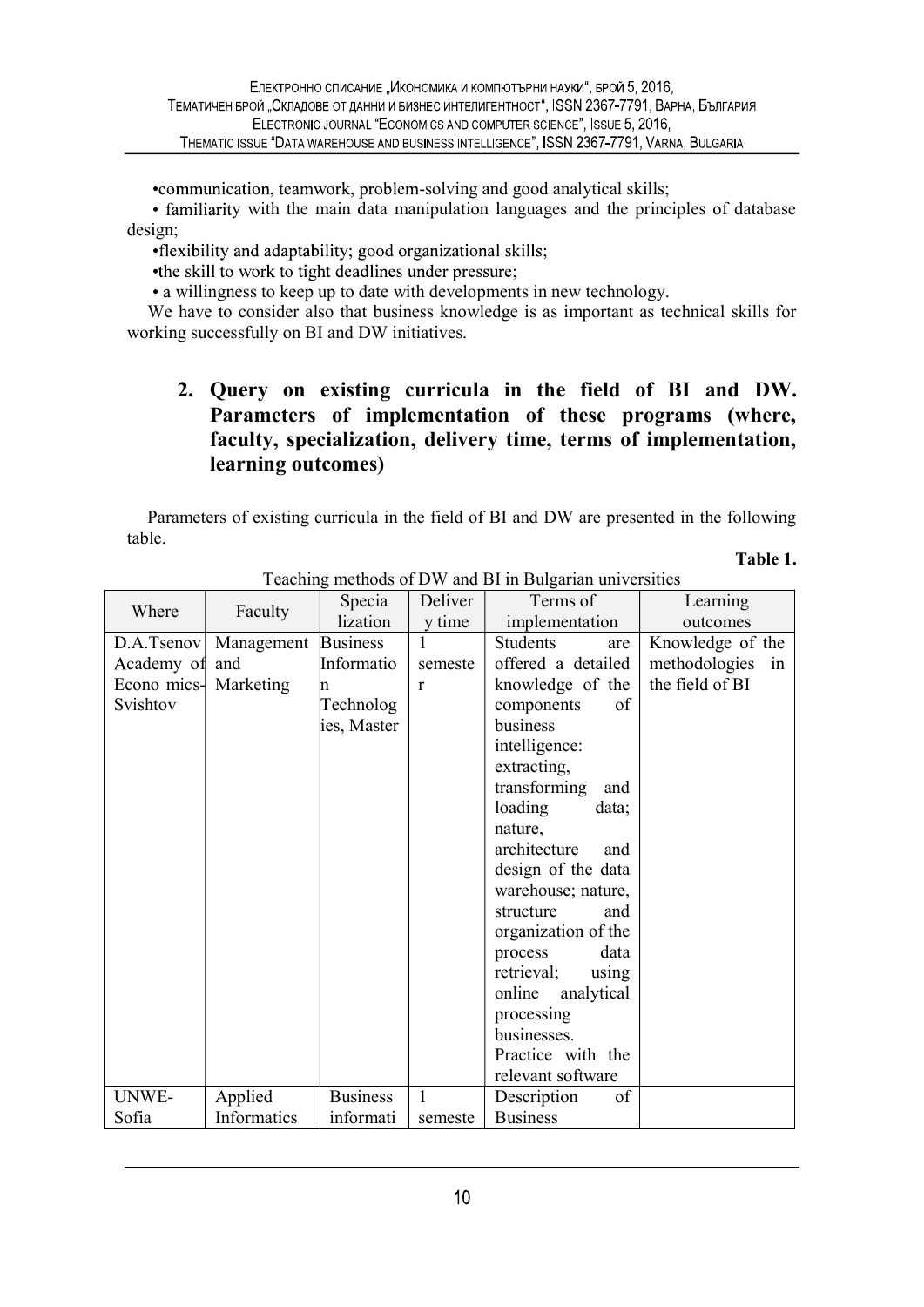|            | and               | and<br>$\mathbf{c}\mathbf{s}$ | $\mathbf r$  | Intelligent           |                      |
|------------|-------------------|-------------------------------|--------------|-----------------------|----------------------|
|            | <b>Statistics</b> | communi                       |              | Systems.              |                      |
|            |                   | cations-                      |              | Architecture<br>for   |                      |
|            |                   | bachelor'                     |              | business              |                      |
|            |                   | s degree                      |              | intelligence          |                      |
|            |                   |                               |              | systems. Business     |                      |
|            |                   |                               |              | models<br>and         |                      |
|            |                   |                               |              | information flows.    |                      |
|            |                   |                               |              | Planning<br>project   |                      |
|            |                   |                               |              | for<br>building       |                      |
|            |                   |                               |              | business              |                      |
|            |                   |                               |              | intelligent system.   |                      |
|            |                   |                               |              | Data<br>analysis.     |                      |
|            |                   |                               |              | Analysis              |                      |
|            |                   |                               |              | metadata. Design      |                      |
|            |                   |                               |              | of databases. ETL.    |                      |
|            |                   |                               |              | Developing            |                      |
|            |                   |                               |              | applications.<br>BI   |                      |
|            |                   |                               |              | and<br>data           |                      |
|            |                   |                               |              | visualization.        |                      |
|            |                   |                               |              | Knowledge             |                      |
|            |                   |                               |              | discovery<br>and      |                      |
|            |                   |                               |              | Mining.<br>Data       |                      |
|            |                   |                               |              | Managing              |                      |
|            |                   |                               |              | business              |                      |
|            |                   |                               |              | performance.          |                      |
| University | Informatics       | <b>Business</b>               | $\mathbf{1}$ | <b>Business</b>       | receive<br>Students  |
| of         |                   | Informati                     | semeste      | Intelligence- key     | theoretical          |
|            |                   | on                            | r            | concepts. Business    | knowledge<br>for     |
| Economics  |                   |                               |              |                       |                      |
| Varna      |                   | System-                       |              | Intelligence          | of<br>opportunities  |
|            |                   | Bachelor,                     |              | Systems               | BIS,<br>and<br>as    |
|            |                   | IT                            |              | Architecture, basic   | practical skills for |
|            |                   | business                      |              | functions.            | DM and business      |
|            |                   | inovation                     |              | Data Bases and        | analyses.            |
|            |                   | -Master                       |              | Data Warehouses.      |                      |
|            |                   |                               |              | Intelligent           |                      |
|            |                   |                               |              | Technologies<br>in    |                      |
|            |                   |                               |              | <b>Business</b>       |                      |
|            |                   |                               |              | Intelligence          |                      |
|            |                   |                               |              | Systems- Neural       |                      |
|            |                   |                               |              | Networks, Data        |                      |
|            |                   |                               |              | Mining. Business      |                      |
|            |                   |                               |              | Intelligence          |                      |
|            |                   |                               |              | Systems               |                      |
|            |                   |                               |              | development<br>tools. |                      |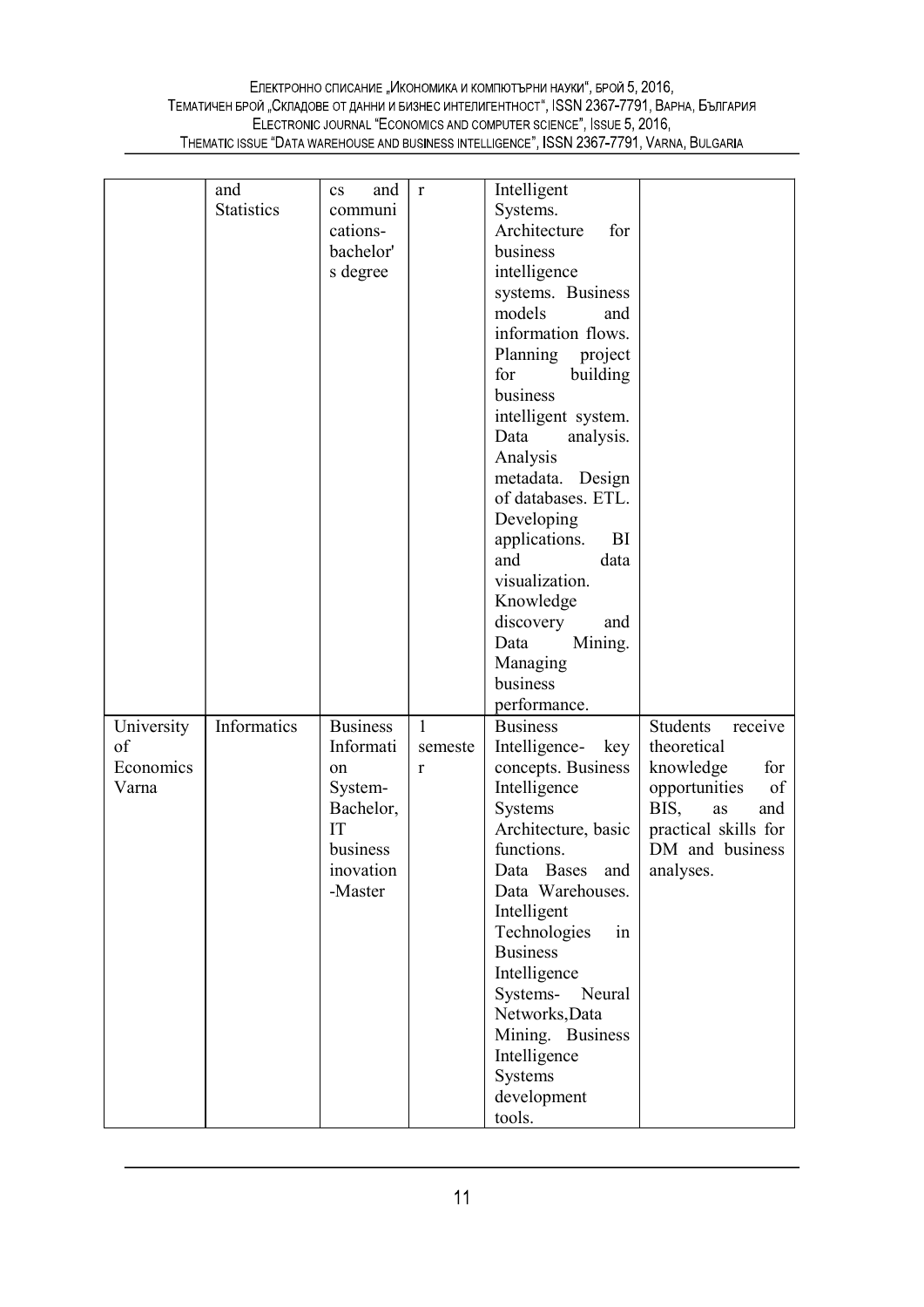#### Електронно списание "Икономика и компютърни науки", брой 5, 2016, ТЕМАТИЧЕН БРОЙ "СКЛАДОВЕ ОТ ДАННИ И БИЗНЕС ИНТЕЛИГЕНТНОСТ", ISSN 2367-7791, ВАРНА, БЪЛГАРИЯ ELECTRONIC JOURNAL "ECONOMICS AND COMPUTER SCIENCE", ISSUE 5, 2016, THEMATIC ISSUE "DATA WAREHOUSE AND BUSINESS INTELLIGENCE", ISSN 2367-7791, VARNA, BULGARIA

| Sofia                                        | <b>Mathematics</b>        | Master's                                                             | $\mathbf{1}$ | Nature<br>and                                                                                                                                                                                                                                                                                                                                             | Effectively use the                                                                                                                                                                                                                                                                                                                                                                                                                   |  |
|----------------------------------------------|---------------------------|----------------------------------------------------------------------|--------------|-----------------------------------------------------------------------------------------------------------------------------------------------------------------------------------------------------------------------------------------------------------------------------------------------------------------------------------------------------------|---------------------------------------------------------------------------------------------------------------------------------------------------------------------------------------------------------------------------------------------------------------------------------------------------------------------------------------------------------------------------------------------------------------------------------------|--|
| University<br>"ST.Kl.Oh<br>ridski"           | and<br><b>Informatics</b> | program:<br>Technolo<br>gy<br>Knowled<br>and<br>ge<br>Innovatio<br>n | semeste<br>r | of<br>architecture<br>business<br>intelligent<br>systems.<br>Data<br>warehouse<br>of<br>and extracts<br>data.<br><b>ETL</b><br>processes<br>and tools.<br>OLAP tools. Data<br>Mining.<br>Approaches<br>to<br>development BIS.<br>Managing<br>business<br>performance.                                                                                     | knowledge in the<br>organization<br>and<br>realize<br>competitive<br>opportunities<br>associated.<br>Analyze<br>and<br>evaluate<br>the<br>characteristics of<br>international<br>the<br>and<br>domestic<br>environment<br>related<br>market<br>requirements,<br>opportunities and<br>rapid growth and<br>competition.<br>Quickly<br>make<br>decisions<br>in<br>conditions<br>of<br>uncertainty<br>and<br>time and resource<br>deficit |  |
| Carnegie<br>Melon<br>University <sup>6</sup> |                           | <b>Business</b><br>Intelligen<br>ce                                  |              | Foundation<br>for<br><b>Business</b><br>Intelligence.<br><b>Business</b><br>Analytics for BI.<br>Concepts<br>and<br>Practice of DSS<br>Modelling.<br>DataBase<br>Management<br>Theory<br>and<br>Practice.<br>Enterprise<br>Data.<br>Business Process<br>Modelling<br>and<br>Analysis.<br>Introduction<br>of<br>Mining.<br>Data<br>Critical<br>Performance |                                                                                                                                                                                                                                                                                                                                                                                                                                       |  |

<sup>6</sup> online.sju.edu/programs/business-intelligence-curriculum.asp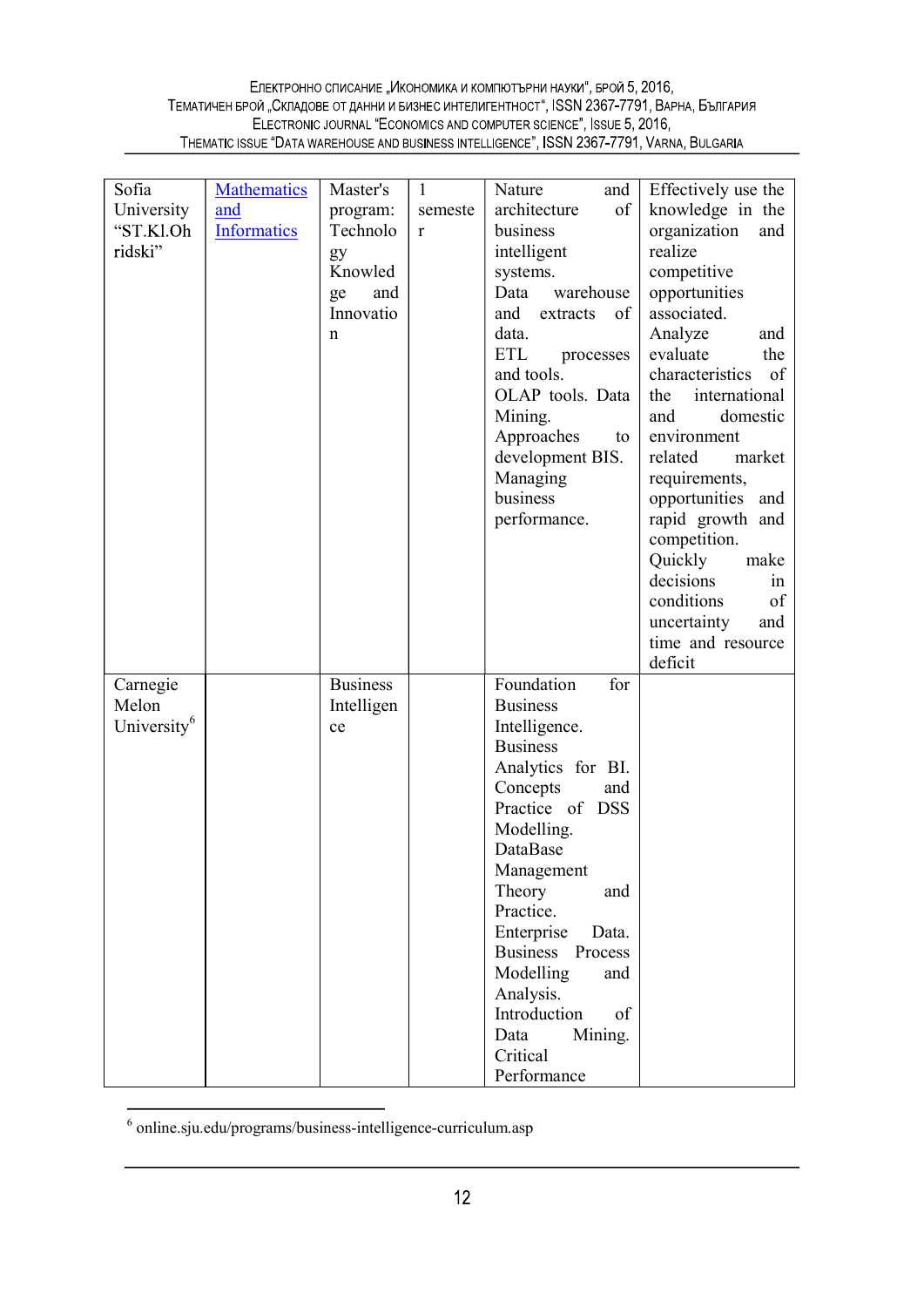#### Електронно списание "Икономика и компютърни науки", брой 5, 2016, ТЕМАТИЧЕН БРОЙ "СКЛАДОВЕ ОТ ДАННИ И БИЗНЕС ИНТЕЛИГЕНТНОСТ", ISSN 2367-7791, ВАРНА, БЪЛГАРИЯ ELECTRONIC JOURNAL "ECONOMICS AND COMPUTER SCIENCE", ISSUE 5, 2016, THEMATIC ISSUE "DATA WAREHOUSE AND BUSINESS INTELLIGENCE", ISSN 2367-7791, VARNA, BULGARIA

| Technische                            | <b>Business</b>                      | $\mathbf{1}$       | Management.<br>Predictive<br>Analytics.<br>Management<br>Issues in BI.                                                                                                                                                                                                                                                                                                                                                                                                                                                                                                                                                                   |  |
|---------------------------------------|--------------------------------------|--------------------|------------------------------------------------------------------------------------------------------------------------------------------------------------------------------------------------------------------------------------------------------------------------------------------------------------------------------------------------------------------------------------------------------------------------------------------------------------------------------------------------------------------------------------------------------------------------------------------------------------------------------------------|--|
| Universitat<br>Darmstadt <sup>7</sup> | Intelligen<br>and<br>ce<br><b>DW</b> | semeste<br>$\bf r$ | Motivation,<br>BI<br>Architectures,<br>BI<br>Modeling,<br><b>Star</b><br>Schema,<br>Multi-<br>Dimensional<br>Models,<br>Special<br>DW/BI Operators,<br>Optimization<br>of<br>DWs: partitioning,<br>aggregates,<br>histograms<br>and<br>other<br>query<br>optimization<br>techniques,<br>Special<br>index<br>methods,<br>Smart<br>implementation of<br>Back<br>operators,<br>operations,<br>room<br><b>ETL</b><br>processes:<br>data<br>extraction,<br>data<br>cleansing,<br>data<br>loading,<br>Column-Oriented<br><b>Databases</b><br>in<br><b>Business</b><br>Intelligence, Data<br>Warehousing<br>Appliances, Cloud<br>Data Analytics |  |

Some common issues in these topics are:

- Fundamentals of Business Intelligence. Business Analytics for BI.
- Business Intelligence Systems architecture, basic functions.
- Data Warehouse and extracts of data.
- ETL processes and tools.
- -Technologies OLAP, OLTP.
- -Business Process Modelling and Analysis.

 $^7$  https://www.dvs.tu-darmstadt.de/teaching/bidw/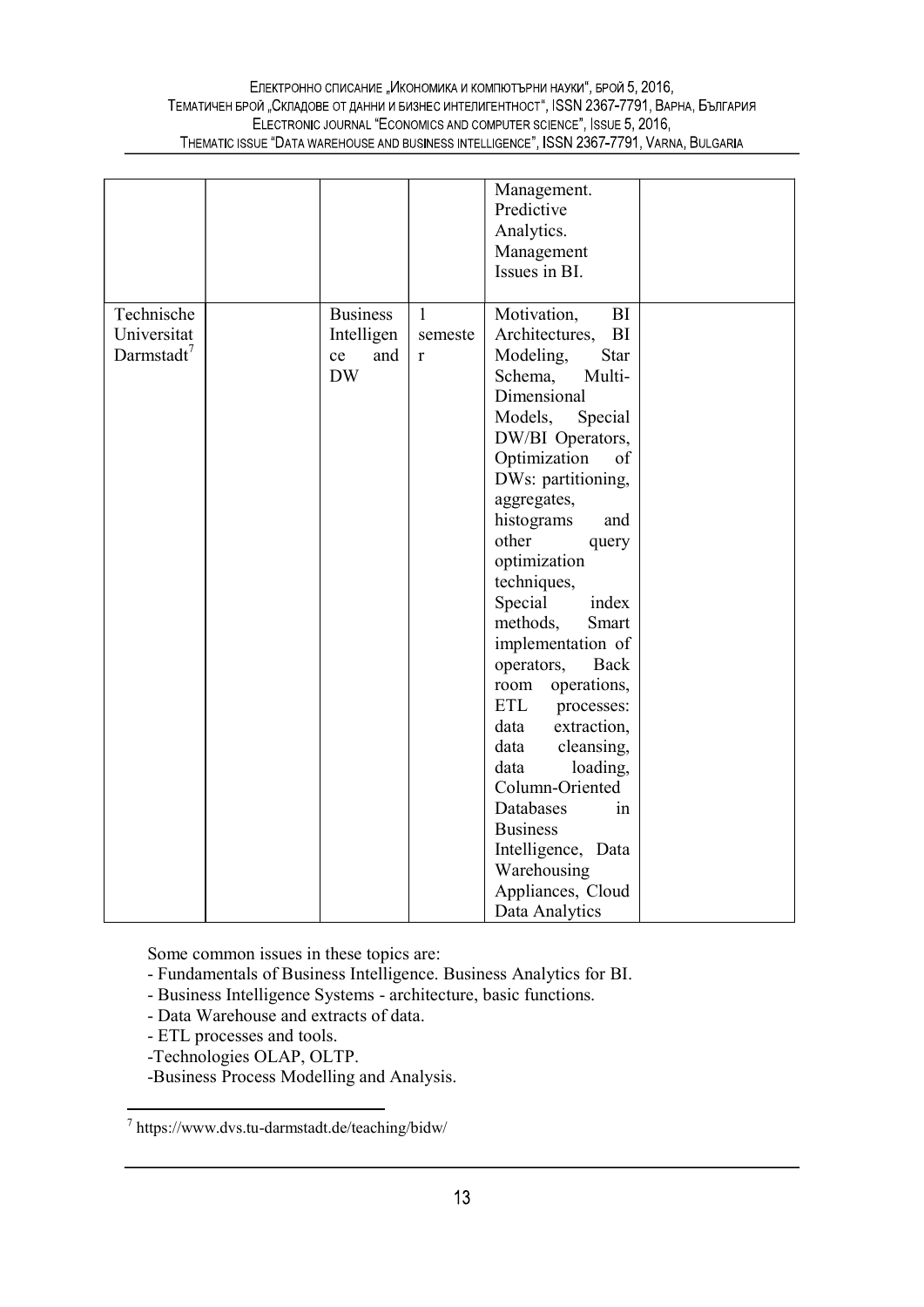-Data Mining.

- Business Intelligence Systems development tools.

#### 3. Develop guidelines for new and innovative teaching curricula in the field of BI and DW

Some guidelines for new and innovative teaching curricula in the field of BI and DW

include: - Information technologies for direct, almost instant access to data. Mobile access. Cloud solutions. - Web based solutions for BI.

One of the Ideas<sup>8</sup>: better understand the customers using BI.<br>Customers do not appear "physically" in a store and their behaviors cannot be observed by traditional methods.

A website log is used to capture the behavior of each customer, e.g., sequence of pages seen by a customer, the products viewed

Utilize website logs, analyze customer behavior in more detail than before (e.g., what was not bought)

Combine web data with traditional customer data<br>- Application of Intelligence technologies for Data Mining (especially Neural Networks), Web Mining, Logical Conclusions and Knowledge Bases.

Some of the main reasons for the need to implement Intelligence technology in BIS are:

The problem Big Data. this data in addition to the volume characterized by a wide variety requiring integration techniques and specific treatments. Artificial Intelligence Technologies realize the transformation of data into easy to understand dependencies.

Need for logical processing knowledge base to draw conclusions.

Output forecasts on non-numerical data of different types. Neural Networks can help to find the trends.<br>- "in-memory" solutions

Software:

QlikView is distributed multiuser environment one of the most flexible platforms for Business Intelligence and Data Mining. It offers a new level of analysis and adding value to repositories of data. The product is a pioneer in the so-called. BI "in-memory" (memory) that provides dynamic calculations of new views of information.

Microsoft SQL Server

Alyuda NeuroIntelligence- software for neural networks Rapid Miner- open software for Data Mining

<sup>&</sup>lt;sup>8</sup> http://cs.ulb.ac.be/public/ media/teaching/infoh415/dwnotes.pdf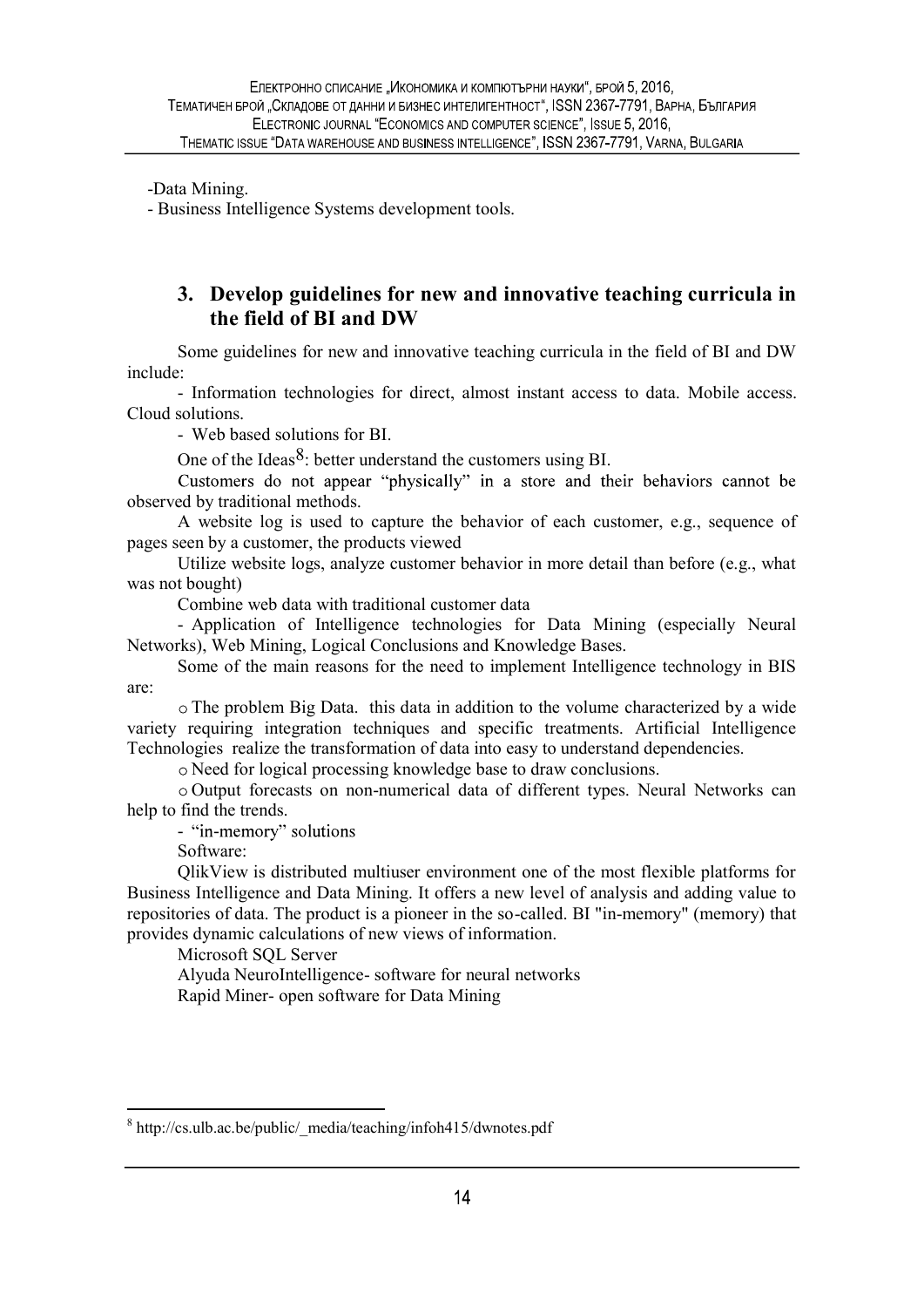## 4. Development of graduate profile with knowledge, skills and social competence in the field of BI and DW

Here is presented some motivation<sup>9</sup> for Business Intelligence:

- The challenge of turbulent business environments: overview, major issues and needs for business intelligence and analytics. - The impact of technology and the internet in the global business environment - The need for analytics and data mining technologies in competitive business environments - The strategic value of information and business intelligence in key enterprise systems The financial crisis has increased the focus on BI also. We cannot afford not to use the "gold" in our data.

The main aim of competence in the field of BI and DW is combination the present information and analytic technology practices with applied business methods. So we can divide 2 groups of skills: business and technical.

It is very important to understand how business work and how they can use BI solution. Business skills include  $10$ :

Analytic Problem-Solving: Employing best practices to analyze large amounts of data while maintaining intense attention to detail.

• Effective Communication: Using reports and presentations to explain complex technical ideas and methods to an audience of laymen.

Creative Thinking: Questioning established business practices and brainstorming new approaches to data analysis.

• Industry Knowledge.

Technical Skills include:

Statistical methods and packages (e.g. SPSS), but even more critical is having the desire to find better explanations for whatever phenomena that is studied.

• R and/or SAS languages

Data warehousing and business intelligence platforms

- SQL databases and database querying languages, metadata management
- Programming (e.g. XML, Javascript or ETL frameworks)
- Database design, cleaning
- Data mining
- Data security
- Data visualization and reporting techniques
- Machine learning techniques

<sup>&</sup>lt;sup>9</sup> http://programs.unisa.edu.au/public/pcms/course.aspx?pageid=156901

<sup>10</sup> http://www.mastersindatascience.org/careers/data-analyst/